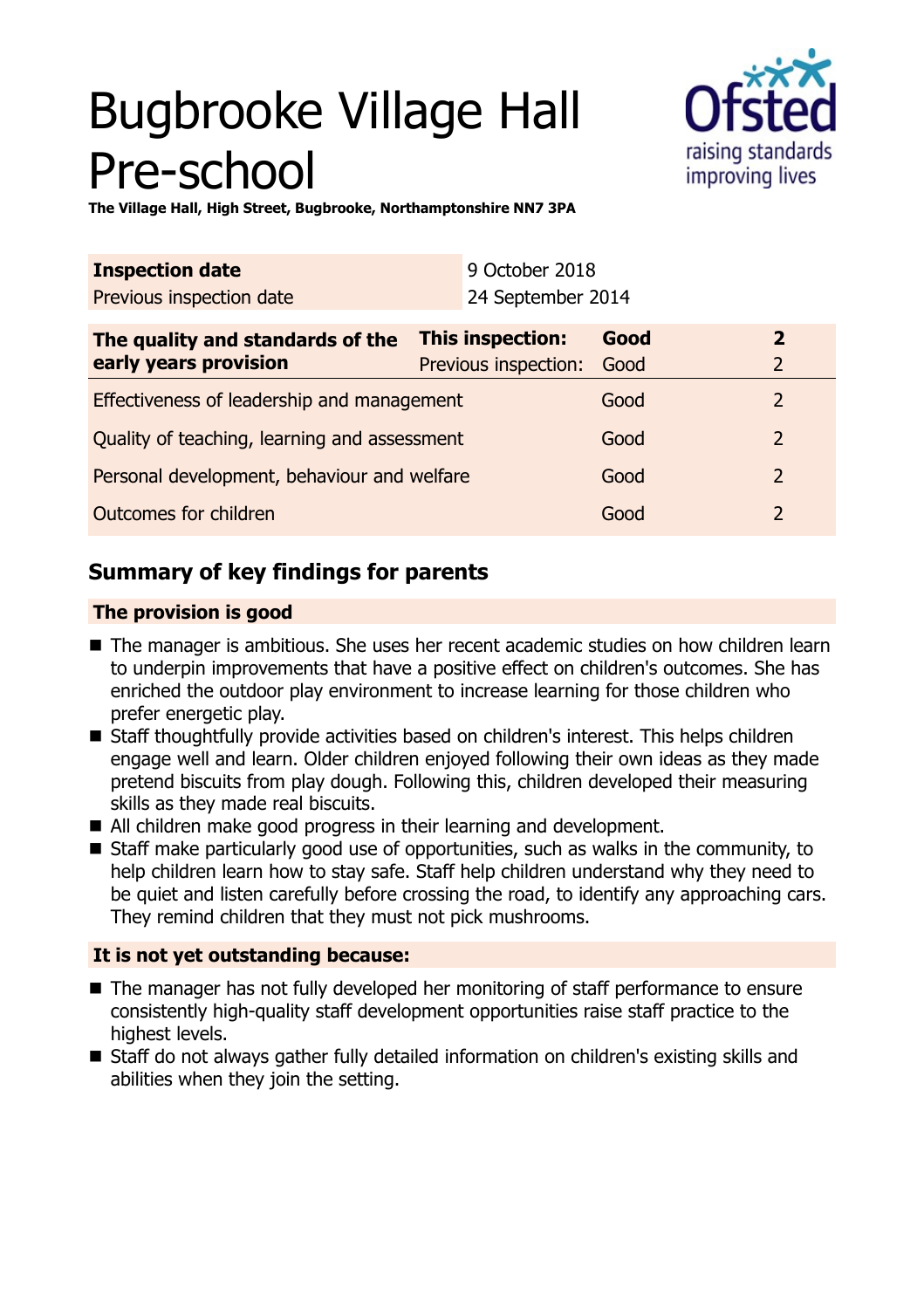## **What the setting needs to do to improve further**

#### **To further improve the quality of the early years provision the provider should:**

- $\blacksquare$  extend the performance management and monitoring systems further to continue to strengthen and improve on good practice to raise the quality of teaching to the highest level
- $\blacksquare$  seek more detailed information about children's existing knowledge and skills when they join the setting to quickly gain a comprehensive knowledge of children from which to plan for future learning.

#### **Inspection activities**

- The inspector sampled a range of documentation, including risk assessments, staff and committee suitability checks, children's observation, assessment and planning records, and documentation linked to managing children's progress.
- $\blacksquare$  The inspector spoke with members of staff and children at appropriate times during the inspection and held meetings with the manager.
- $\blacksquare$  The inspector carried out a joint observations of staff practice and discussed monitoring and professional development.
- $\blacksquare$  The inspector took into account the views of parents and carers spoken to on the day of the inspection and from discussions with the manager.

**Inspector** Vicky Weir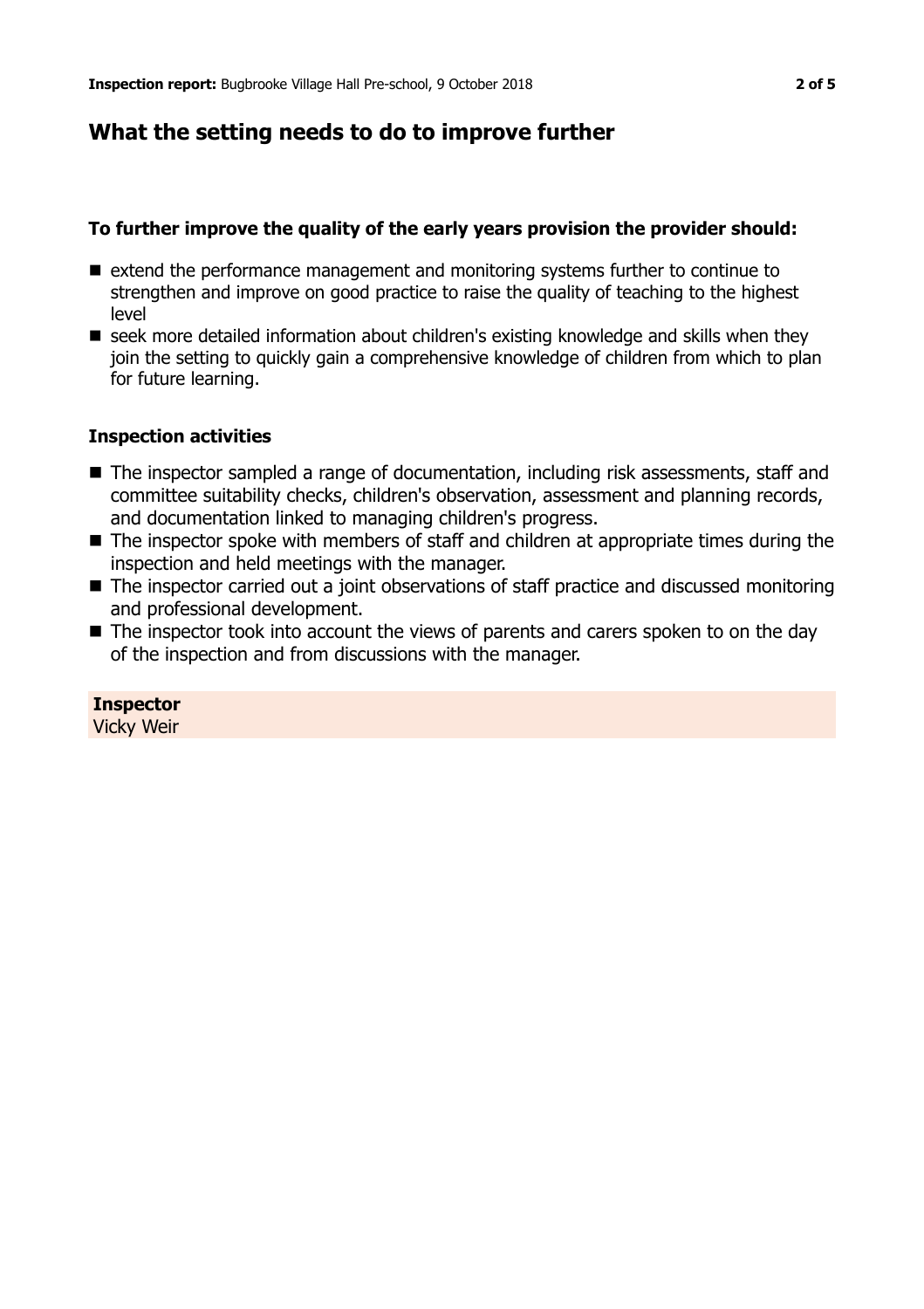## **Inspection findings**

## **Effectiveness of leadership and management is good**

Safeguarding is effective. All staff benefit from regular training to refresh their knowledge about how to protect children's welfare. They know the agreed procedures to follow to report any safeguarding concerns to the relevant professionals, including to whistle blow. Children who have special educational needs and/or disabilities receive very good support. Staff work very well with parents and other professionals to meet children's specific needs effectively. Regular supervision sessions are opportunities to discuss key children and provide support for staff. Staff use effective risk assessments to help keep children safe. When staff walk with children in the street, they ensure each child is holding an adults hand and they regularly check the children present. The manager gathers information from key persons to help her check for gaps in children's learning. Staff have established links with other settings children attend to support continuity for children. Parents are very complimentary about the support their children receive.

## **Quality of teaching, learning and assessment is good**

Staff keep parents well informed about their children's learning and development. Staff plan focused small-group time to support younger children's listening skills and older children's literacy. Children benefit from a wide range of stimulating toys and resources that they can self-select. Staff are enthusiastic in their interactions with children. Their comments and simple explanations help support children's understanding the world well. Children learn about the role of refuse collectors as they watch the waste disposal vehicles with excitement. Staff support children's communication and language well. Children have many opportunities to create and imagine.

## **Personal development, behaviour and welfare are good**

Staff effectively promote children's physical and emotional wellbeing. Staff are kind and nurturing in their approach to meeting children's care needs. They encourages children to help themselves to snacks and drinks. There are many opportunities for physically exerting play. Staff remind children to wash their hands before eating and after using the toilet. They monitor children's nappy changing needs throughout the day. Children behave well. Staff help them to learn to share and take turns.

## **Outcomes for children are good**

All children gain the skills that will help prepare them for future learning and school. Children are happy and children settle in quickly. Children give meaning to the marks they make. They learn to read and write their names. Children gain secure mathematical skills. They count the number of times they jump. With support, they identify one more than a given number between one and ten.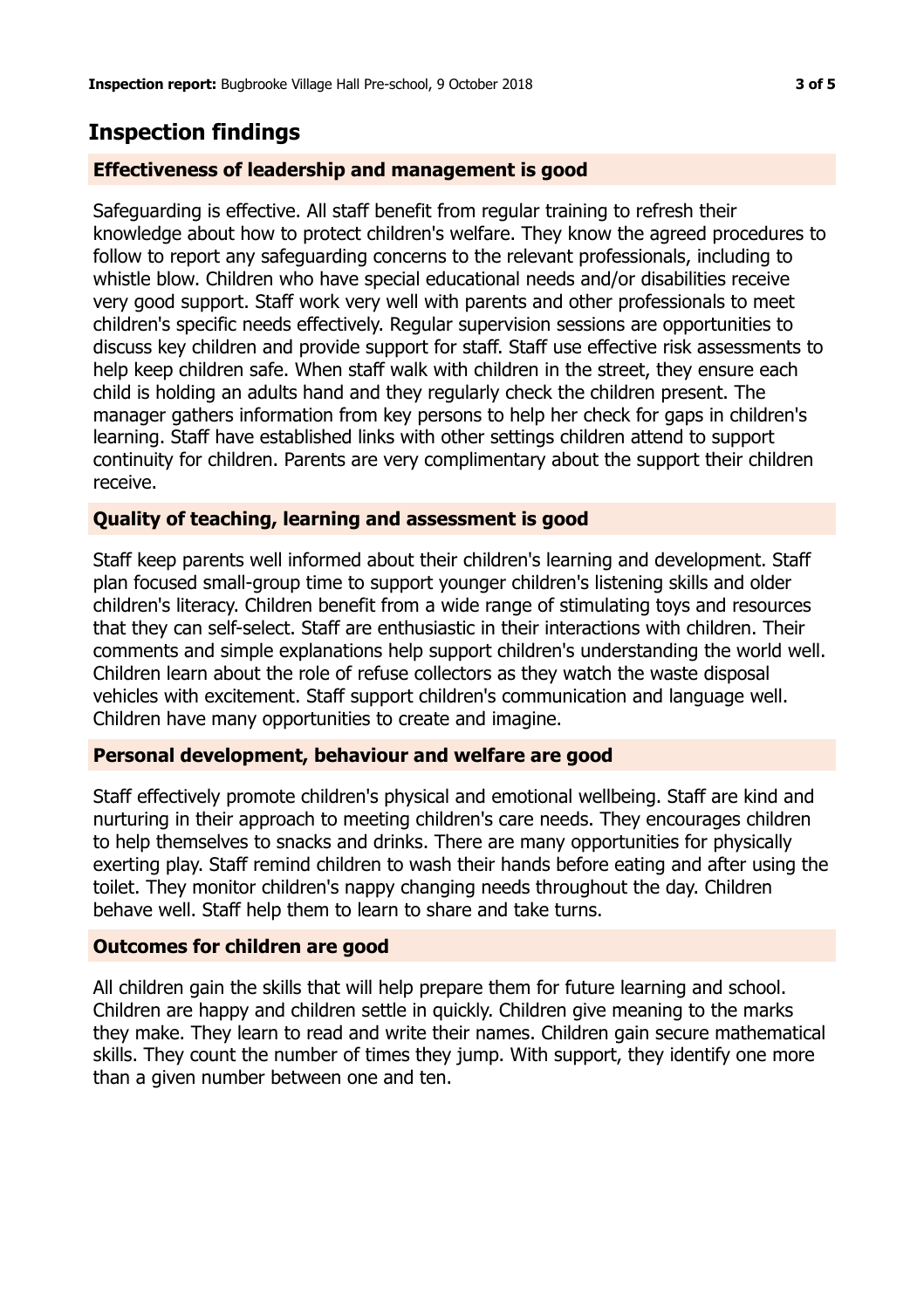## **Setting details**

| Unique reference number                             | 220237                                      |  |  |
|-----------------------------------------------------|---------------------------------------------|--|--|
| <b>Local authority</b>                              | Northamptonshire                            |  |  |
| <b>Inspection number</b>                            | 10069648                                    |  |  |
| <b>Type of provision</b>                            | Full day care                               |  |  |
| <b>Registers</b>                                    | Early Years Register                        |  |  |
| Day care type                                       | Childcare on non-domestic premises          |  |  |
| <b>Age range of children</b>                        | $2 - 4$                                     |  |  |
| <b>Total number of places</b>                       | 26                                          |  |  |
| Number of children on roll                          | 46                                          |  |  |
| <b>Name of registered person</b>                    | Bugbrooke Village Hall Pre-school Committee |  |  |
| <b>Registered person unique</b><br>reference number | RP905928                                    |  |  |
| Date of previous inspection                         | 24 September 2014                           |  |  |
| <b>Telephone number</b>                             | 01604 832347                                |  |  |

Bugbrooke Village Hall Pre-school opened in 1979. It operates from Bugbrooke village hall. The pre-school employs six members of childcare staff. Five members of staff hold appropriate early years qualifications at level 3 and above. The manager holds a qualification at level 6. The pre-school opens Monday to Friday during term time only. Morning sessions run from 9am to 4pm. The nursery provides funded early education for two-, three- and four-year-old children.

This inspection was carried out by Ofsted under sections 49 and 50 of the Childcare Act 2006 on the quality and standards of provision that is registered on the Early Years Register. The registered person must ensure that this provision complies with the statutory framework for children's learning, development and care, known as the early years foundation stage.

Any complaints about the inspection or the report should be made following the procedures set out in the guidance Complaints procedure: raising concerns and making complaints about Ofsted, which is available from Ofsted's website: www.ofsted.gov.uk. If you would like Ofsted to send you a copy of the guidance, please telephone 0300 123 4234, or email [enquiries@ofsted.gov.uk.](mailto:enquiries@ofsted.gov.uk)